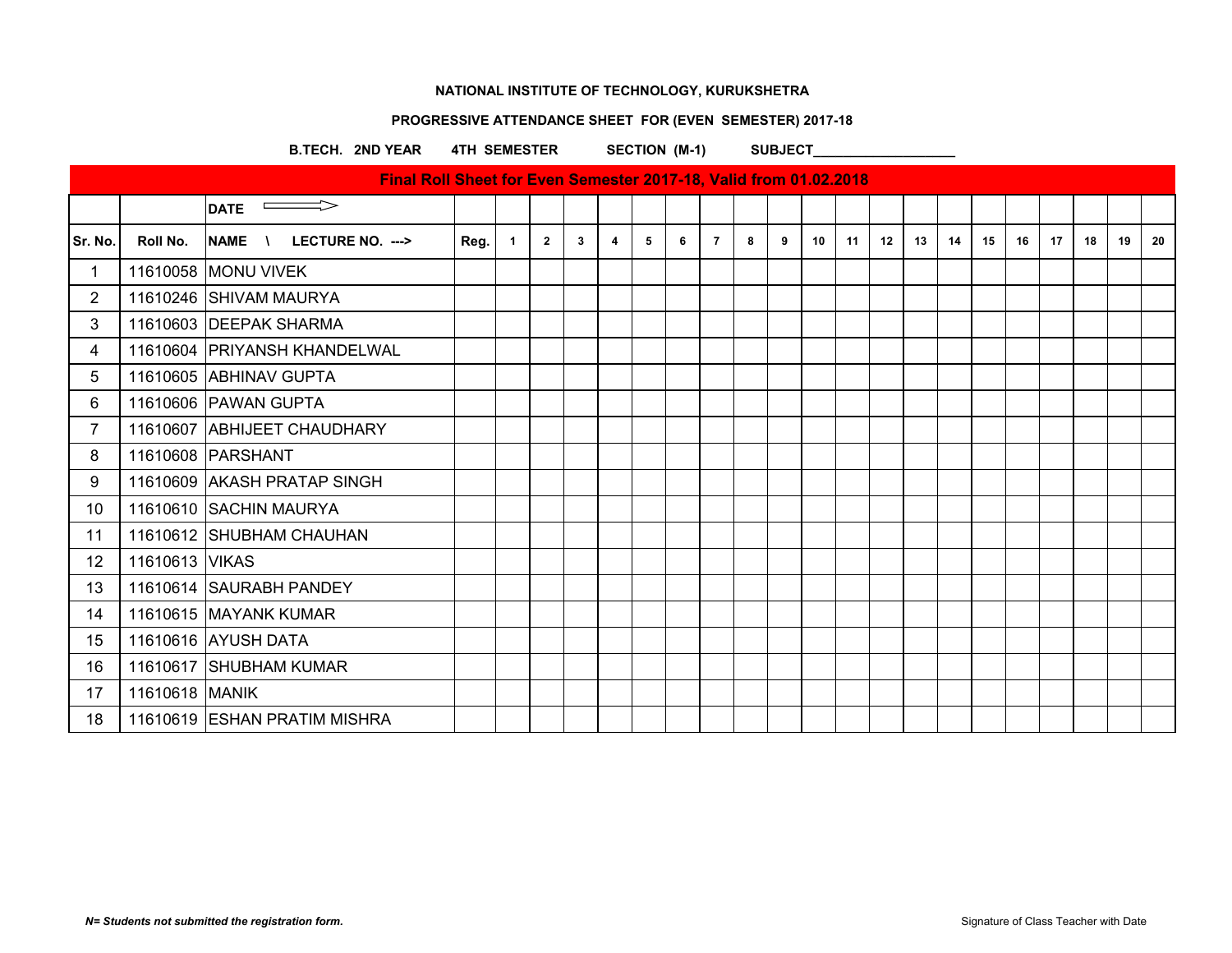# **PROGRESSIVE ATTENDANCE SHEET FOR (EVEN SEMESTER) 2017-18**

### B.TECH. 2ND YEAR 4TH SEMESTER SECTION (M-2) SUBJECT

|                |                 | Final Roll Sheet for Even Semester 2017-18, Valid from 01.02.2018 |      |              |                |   |   |   |   |                |   |   |    |    |    |    |    |    |    |    |    |    |    |
|----------------|-----------------|-------------------------------------------------------------------|------|--------------|----------------|---|---|---|---|----------------|---|---|----|----|----|----|----|----|----|----|----|----|----|
|                |                 | <b>DATE</b>                                                       |      |              |                |   |   |   |   |                |   |   |    |    |    |    |    |    |    |    |    |    |    |
| Sr. No.        | Roll No.        | NAME \<br>LECTURE NO. --->                                        | Reg. | $\mathbf{1}$ | $\overline{2}$ | 3 | 4 | 5 | 6 | $\overline{7}$ | 8 | 9 | 10 | 11 | 12 | 13 | 14 | 15 | 16 | 17 | 18 | 19 | 20 |
| $\mathbf 1$    | 11610020 SUMIT  |                                                                   |      |              |                |   |   |   |   |                |   |   |    |    |    |    |    |    |    |    |    |    |    |
| $\overline{2}$ |                 | 11610022 BHUVNESHWAR BHARGAVA                                     |      |              |                |   |   |   |   |                |   |   |    |    |    |    |    |    |    |    |    |    |    |
| 3              | 11610109 YOGESH |                                                                   |      |              |                |   |   |   |   |                |   |   |    |    |    |    |    |    |    |    |    |    |    |
| 4              |                 | 11610620 AMAN KUMAR MEENA                                         |      |              |                |   |   |   |   |                |   |   |    |    |    |    |    |    |    |    |    |    |    |
| 5              |                 | 11610621 RAHUL KUMAR MEENA                                        |      |              |                |   |   |   |   |                |   |   |    |    |    |    |    |    |    |    |    |    |    |
| 6              |                 | 11610622 SUNIL KUMAR                                              |      |              |                |   |   |   |   |                |   |   |    |    |    |    |    |    |    |    |    |    |    |
| $\overline{7}$ |                 | 11610623 ROSHAN KUMAR VERMA                                       |      |              |                |   |   |   |   |                |   |   |    |    |    |    |    |    |    |    |    |    |    |
| 8              |                 | 11610624 RAVI JINDAL                                              |      |              |                |   |   |   |   |                |   |   |    |    |    |    |    |    |    |    |    |    |    |
| 9              |                 | 11610626 SHANKAR PAL                                              |      |              |                |   |   |   |   |                |   |   |    |    |    |    |    |    |    |    |    |    |    |
| 10             |                 | 11610631   RAVI JEENGAR                                           |      |              |                |   |   |   |   |                |   |   |    |    |    |    |    |    |    |    |    |    |    |
| 11             |                 | 11610632 SIDDHARTH                                                |      |              |                |   |   |   |   |                |   |   |    |    |    |    |    |    |    |    |    |    |    |
| 12             |                 | 11630001 AKASH SINGH                                              |      |              |                |   |   |   |   |                |   |   |    |    |    |    |    |    |    |    |    |    |    |
| 13             |                 | 11630002 SAGAR KAVINDRABHAI JANI                                  |      |              |                |   |   |   |   |                |   |   |    |    |    |    |    |    |    |    |    |    |    |
| 14             |                 | 11630028 PEMA NAMGAY                                              |      |              |                |   |   |   |   |                |   |   |    |    |    |    |    |    |    |    |    |    |    |
| 15             |                 | 11630029 DORJI GYELTSHEN                                          |      |              |                |   |   |   |   |                |   |   |    |    |    |    |    |    |    |    |    |    |    |
| 16             |                 | 11630033 JIGTHRIL KINLEY YOSSEL                                   |      |              |                |   |   |   |   |                |   |   |    |    |    |    |    |    |    |    |    |    |    |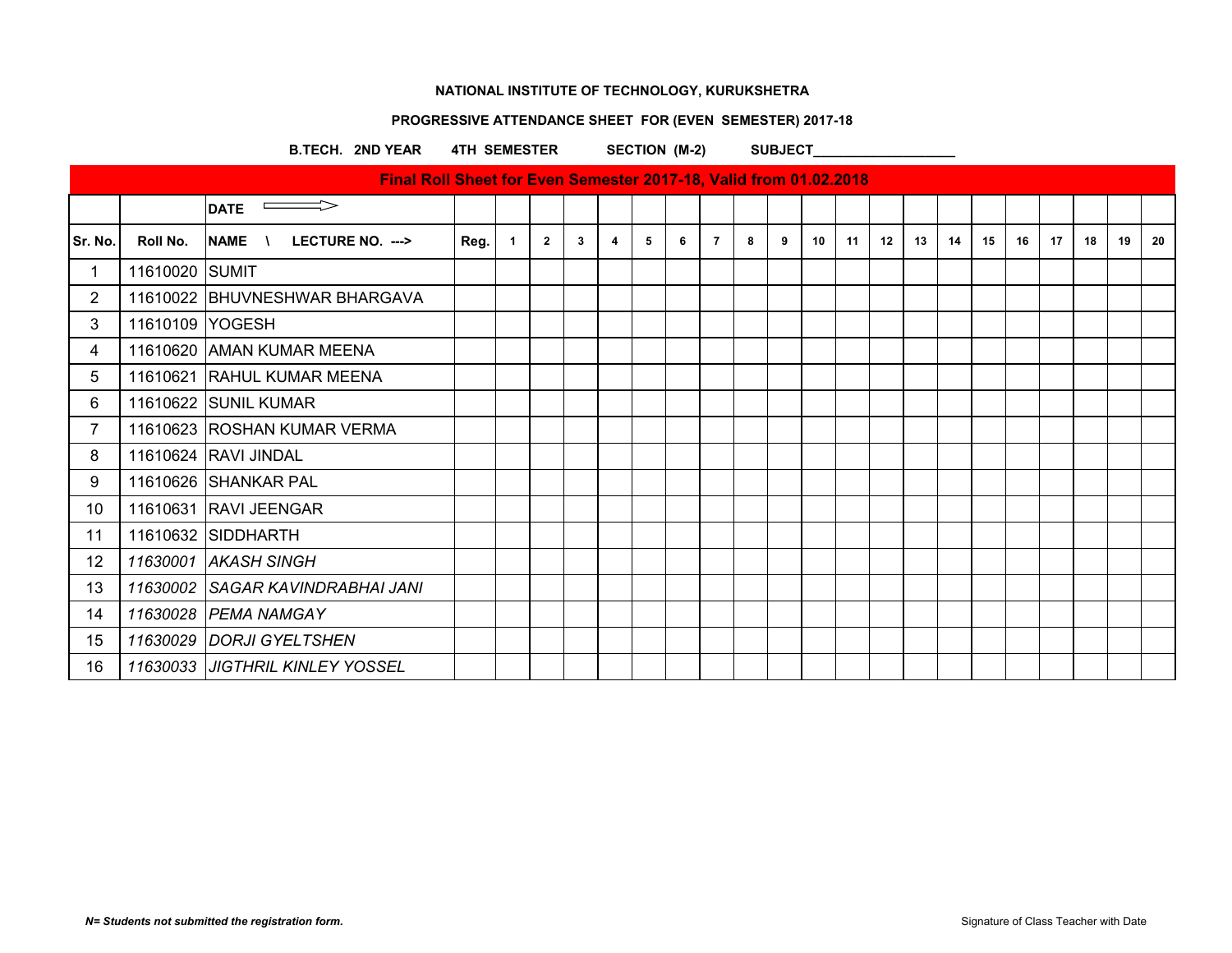## **PROGRESSIVE ATTENDANCE SHEET FOR (EVEN SEMESTER) 2017-18**

B.TECH. 2ND YEAR 4TH SEMESTER SECTION (M-3) SUBJECT

|                |                | Final Roll Sheet for Even Semester 2017-18, Valid from 01.02.2018 |      |                |                |              |                |   |   |                |   |   |    |    |    |    |    |    |    |    |    |    |    |
|----------------|----------------|-------------------------------------------------------------------|------|----------------|----------------|--------------|----------------|---|---|----------------|---|---|----|----|----|----|----|----|----|----|----|----|----|
|                |                | $\overline{\phantom{a}}$ DATE $\overline{\phantom{a}}$            |      |                |                |              |                |   |   |                |   |   |    |    |    |    |    |    |    |    |    |    |    |
| Sr. No.        | Roll No.       | NAME \<br>LECTURE NO. --->                                        | Reg. | $\overline{1}$ | $\overline{2}$ | $\mathbf{3}$ | $\overline{4}$ | 5 | 6 | $\overline{7}$ | 8 | 9 | 10 | 11 | 12 | 13 | 14 | 15 | 16 | 17 | 18 | 19 | 20 |
| 1              | 11610074 NAMAN |                                                                   |      |                |                |              |                |   |   |                |   |   |    |    |    |    |    |    |    |    |    |    |    |
| $\overline{2}$ |                | 11610633 ANAND ANURAG                                             |      |                |                |              |                |   |   |                |   |   |    |    |    |    |    |    |    |    |    |    |    |
| 3              |                | 11610634 BANDI RAJASHEKAR                                         |      |                |                |              |                |   |   |                |   |   |    |    |    |    |    |    |    |    |    |    |    |
| 4              |                | 11610635 PAPPU KUMAR SAW                                          |      |                |                |              |                |   |   |                |   |   |    |    |    |    |    |    |    |    |    |    |    |
| 5              |                | 11610637 KULDEEP KUMAR                                            |      |                |                |              |                |   |   |                |   |   |    |    |    |    |    |    |    |    |    |    |    |
| 6              |                | 11610638 NISHANT RAJ                                              |      |                |                |              |                |   |   |                |   |   |    |    |    |    |    |    |    |    |    |    |    |
| $\overline{7}$ |                | 11610639 SHREY GUPTA                                              |      |                |                |              |                |   |   |                |   |   |    |    |    |    |    |    |    |    |    |    |    |
| 8              |                | 11610640 MAHENDER                                                 |      |                |                |              |                |   |   |                |   |   |    |    |    |    |    |    |    |    |    |    |    |
| 9              |                | 11610641 LALIT KISHOR AGRAWAL                                     |      |                |                |              |                |   |   |                |   |   |    |    |    |    |    |    |    |    |    |    |    |
| 10             |                | 11610642 PRIYANSH GUPTA                                           |      |                |                |              |                |   |   |                |   |   |    |    |    |    |    |    |    |    |    |    |    |
| 11             |                | 11610643 AKASH KUMAR GOYAL                                        |      |                |                |              |                |   |   |                |   |   |    |    |    |    |    |    |    |    |    |    |    |
| 12             |                | 11610644 YENGKHOM ROBINDRO SINGH                                  |      |                |                |              |                |   |   |                |   |   |    |    |    |    |    |    |    |    |    |    |    |
| 13             |                | 11630034 TULA RAM SUBBA                                           |      |                |                |              |                |   |   |                |   |   |    |    |    |    |    |    |    |    |    |    |    |
| 14             |                | 11630035 KSHITIJ GUPTA                                            |      |                |                |              |                |   |   |                |   |   |    |    |    |    |    |    |    |    |    |    |    |
| 15             |                | 11630041 SANJAY MAHATO                                            |      |                |                |              |                |   |   |                |   |   |    |    |    |    |    |    |    |    |    |    |    |
| 16             |                | 11630042 JYOTHISH THOMAS                                          |      |                |                |              |                |   |   |                |   |   |    |    |    |    |    |    |    |    |    |    |    |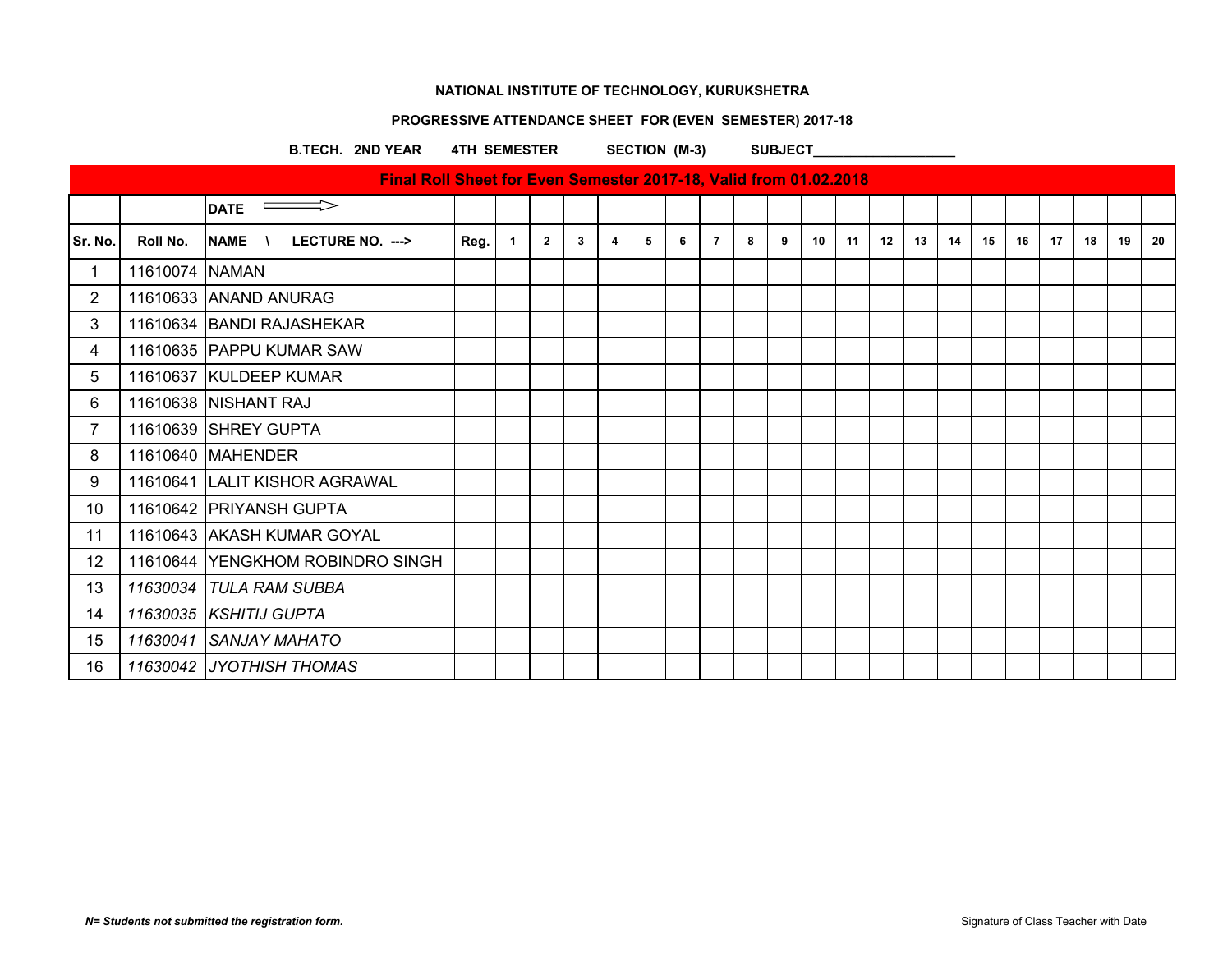## **PROGRESSIVE ATTENDANCE SHEET FOR (EVEN SEMESTER) 2017-18**

### B.TECH. 2ND YEAR 4TH SEMESTER SECTION (M-4) SUBJECT

|                |                 | Final Roll Sheet for Even Semester 2017-18, Valid from 01.02.2018 |      |                |                |              |                |   |   |                |   |   |    |    |    |    |    |    |    |    |    |    |    |
|----------------|-----------------|-------------------------------------------------------------------|------|----------------|----------------|--------------|----------------|---|---|----------------|---|---|----|----|----|----|----|----|----|----|----|----|----|
|                |                 | <b>DATE</b>                                                       |      |                |                |              |                |   |   |                |   |   |    |    |    |    |    |    |    |    |    |    |    |
| Sr. No.        | Roll No.        | NAME \<br>LECTURE NO. --->                                        | Reg. | $\overline{1}$ | $\overline{2}$ | $\mathbf{3}$ | $\overline{4}$ | 5 | 6 | $\overline{7}$ | 8 | 9 | 10 | 11 | 12 | 13 | 14 | 15 | 16 | 17 | 18 | 19 | 20 |
| $\mathbf{1}$   |                 | 11610645 SHIVRAJ DHAYAL                                           |      |                |                |              |                |   |   |                |   |   |    |    |    |    |    |    |    |    |    |    |    |
| $\overline{2}$ |                 | 11610646 ISKA SIVA LINGA REDDY                                    |      |                |                |              |                |   |   |                |   |   |    |    |    |    |    |    |    |    |    |    |    |
| 3              |                 | 11610647 ARVIND KUMAR NAGAR                                       |      |                |                |              |                |   |   |                |   |   |    |    |    |    |    |    |    |    |    |    |    |
| 4              |                 | 11610648 SHUBHRANG DIXIT                                          |      |                |                |              |                |   |   |                |   |   |    |    |    |    |    |    |    |    |    |    |    |
| 5              |                 | 11610649 AYUSHMAN SA                                              |      |                |                |              |                |   |   |                |   |   |    |    |    |    |    |    |    |    |    |    |    |
| 6              |                 | 11610650 SIDDHANT DUBEY                                           |      |                |                |              |                |   |   |                |   |   |    |    |    |    |    |    |    |    |    |    |    |
| $\overline{7}$ |                 | 11610651 JAI WASON                                                |      |                |                |              |                |   |   |                |   |   |    |    |    |    |    |    |    |    |    |    |    |
| 8              |                 | 11610652 TARUN KUMAR                                              |      |                |                |              |                |   |   |                |   |   |    |    |    |    |    |    |    |    |    |    |    |
| 9              |                 | 11610653 DHARAVATH PAVAN KALYAN                                   |      |                |                |              |                |   |   |                |   |   |    |    |    |    |    |    |    |    |    |    |    |
| 10             |                 | 11610655 SACHIN KUMAR DIGRA                                       |      |                |                |              |                |   |   |                |   |   |    |    |    |    |    |    |    |    |    |    |    |
| 11             | 11610656 SHIVAM |                                                                   |      |                |                |              |                |   |   |                |   |   |    |    |    |    |    |    |    |    |    |    |    |
| 12             | 11610657 YOGESH |                                                                   |      |                |                |              |                |   |   |                |   |   |    |    |    |    |    |    |    |    |    |    |    |
| 13             |                 | 11610658 BABLESH KUMAR                                            |      |                |                |              |                |   |   |                |   |   |    |    |    |    |    |    |    |    |    |    |    |
| 14             |                 | 11610659 MUNIRAM MEENA                                            |      |                |                |              |                |   |   |                |   |   |    |    |    |    |    |    |    |    |    |    |    |
| 15             |                 | 11610660 JYOTESHWAR                                               |      |                |                |              |                |   |   |                |   |   |    |    |    |    |    |    |    |    |    |    |    |
| 16             |                 | 11610661 SHIKHAR TYAGI                                            |      |                |                |              |                |   |   |                |   |   |    |    |    |    |    |    |    |    |    |    |    |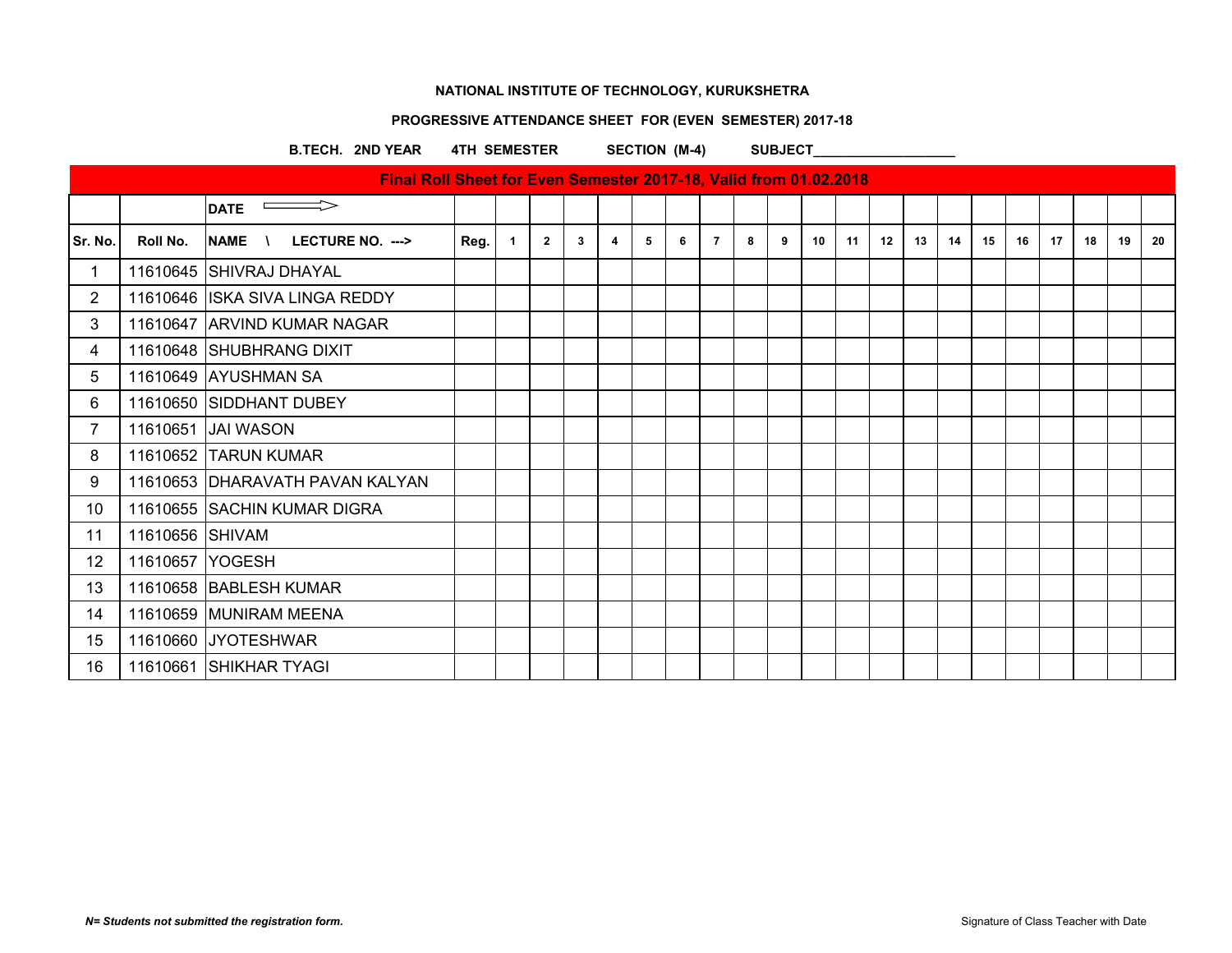## **PROGRESSIVE ATTENDANCE SHEET FOR (EVEN SEMESTER) 2017-18**

### B.TECH. 2ND YEAR 4TH SEMESTER SECTION (M-5) SUBJECT

|                |                   | Final Roll Sheet for Even Semester 2017-18, Valid from 01.02.2018 |      |                |             |   |   |   |   |                |    |   |    |    |    |    |    |    |    |    |    |    |    |
|----------------|-------------------|-------------------------------------------------------------------|------|----------------|-------------|---|---|---|---|----------------|----|---|----|----|----|----|----|----|----|----|----|----|----|
|                |                   | <b>DATE</b>                                                       |      |                |             |   |   |   |   |                |    |   |    |    |    |    |    |    |    |    |    |    |    |
| Sr. No.        | Roll No.          | <b>NAME</b><br>LECTURE NO. ---><br>$\mathcal{N}$                  | Reg. | $\overline{1}$ | $2^{\circ}$ | 3 | 4 | 5 | 6 | $\overline{7}$ | -8 | 9 | 10 | 11 | 12 | 13 | 14 | 15 | 16 | 17 | 18 | 19 | 20 |
| 1              |                   | 11610664 BIRENDER KUMAR                                           |      |                |             |   |   |   |   |                |    |   |    |    |    |    |    |    |    |    |    |    |    |
| $\overline{2}$ |                   | 11610666 HARSH SHARMA                                             |      |                |             |   |   |   |   |                |    |   |    |    |    |    |    |    |    |    |    |    |    |
| 3              |                   | 11610667 SHIVAM BHARDWAJ                                          |      |                |             |   |   |   |   |                |    |   |    |    |    |    |    |    |    |    |    |    |    |
| 4              |                   | 11610668 HEMRAJ KUMAWAT                                           |      |                |             |   |   |   |   |                |    |   |    |    |    |    |    |    |    |    |    |    |    |
| 5              |                   | 11610670 BHAVIK ROOPCHANDANI                                      |      |                |             |   |   |   |   |                |    |   |    |    |    |    |    |    |    |    |    |    |    |
| 6              |                   | 11610671 KAILASH KATARIYA                                         |      |                |             |   |   |   |   |                |    |   |    |    |    |    |    |    |    |    |    |    |    |
| $\overline{7}$ |                   | 11610672 POTTABATHINI SAI CHARAN                                  |      |                |             |   |   |   |   |                |    |   |    |    |    |    |    |    |    |    |    |    |    |
| 8              |                   | 11610673 CHUKKA SAI KIRAN                                         |      |                |             |   |   |   |   |                |    |   |    |    |    |    |    |    |    |    |    |    |    |
| 9              |                   | 11610674 SHASHIKANT VERMA                                         |      |                |             |   |   |   |   |                |    |   |    |    |    |    |    |    |    |    |    |    |    |
| 10             |                   | 11610675 SAURABH KUMAR                                            |      |                |             |   |   |   |   |                |    |   |    |    |    |    |    |    |    |    |    |    |    |
| 11             |                   | 11610676 SHIVAM KUMAR                                             |      |                |             |   |   |   |   |                |    |   |    |    |    |    |    |    |    |    |    |    |    |
| 12             |                   | 11610677 HARSHVEER GOYAL                                          |      |                |             |   |   |   |   |                |    |   |    |    |    |    |    |    |    |    |    |    |    |
| 13             | 11610678   MANISH |                                                                   |      |                |             |   |   |   |   |                |    |   |    |    |    |    |    |    |    |    |    |    |    |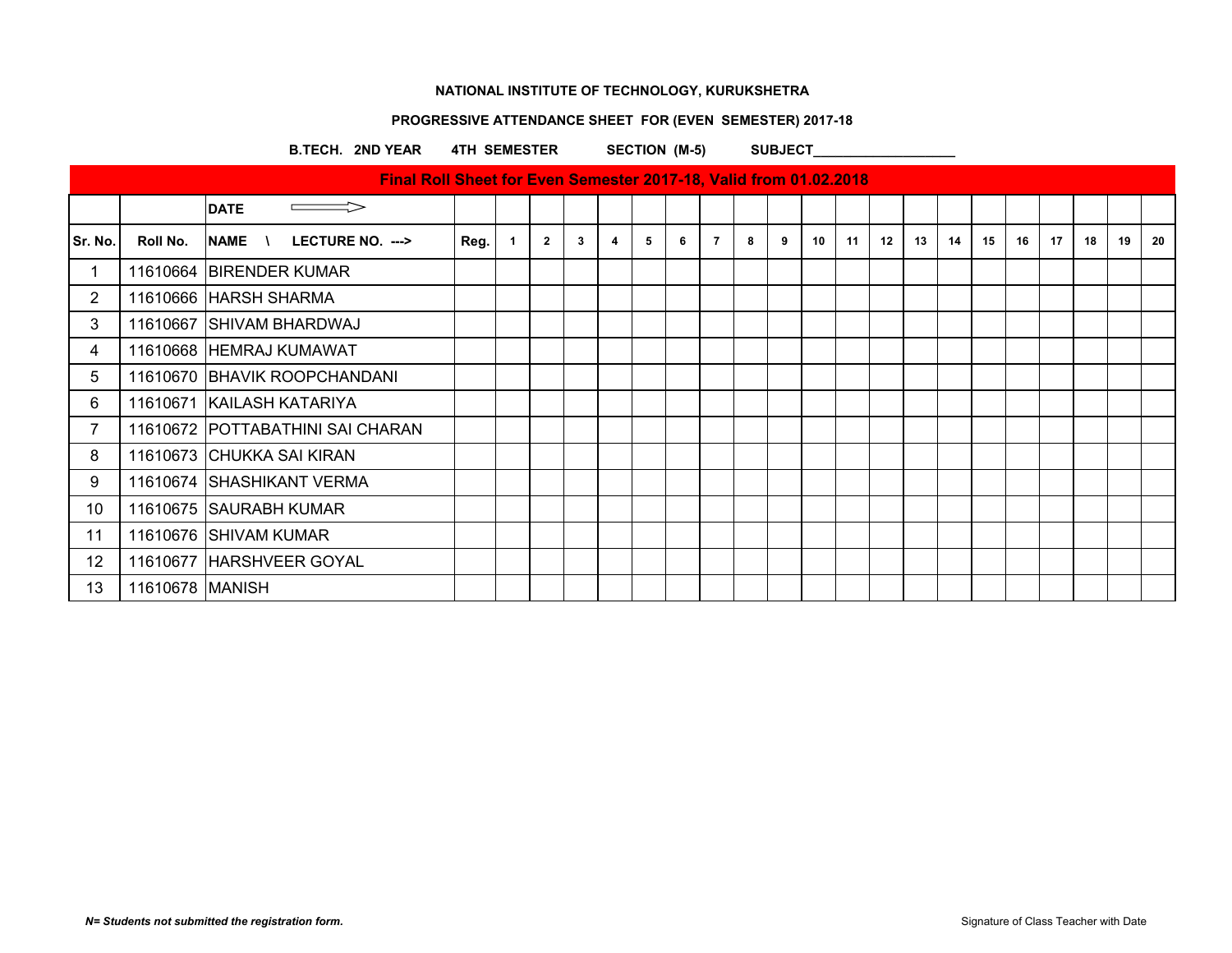## **PROGRESSIVE ATTENDANCE SHEET FOR (EVEN SEMESTER) 2017-18**

### B.TECH. 2ND YEAR 4TH SEMESTER SECTION (M-6) SUBJECT

|                |                |                                                  | Final Roll Sheet for Even Semester 2017-18, Valid from 01.02.2018 |                |                |              |   |   |   |                |   |   |    |    |    |    |    |    |    |    |    |    |    |
|----------------|----------------|--------------------------------------------------|-------------------------------------------------------------------|----------------|----------------|--------------|---|---|---|----------------|---|---|----|----|----|----|----|----|----|----|----|----|----|
|                |                | <b>DATE</b>                                      |                                                                   |                |                |              |   |   |   |                |   |   |    |    |    |    |    |    |    |    |    |    |    |
| Sr. No.        | Roll No.       | <b>NAME</b><br>LECTURE NO. ---><br>$\mathcal{N}$ | Reg.                                                              | $\overline{1}$ | $\overline{2}$ | $\mathbf{3}$ | 4 | 5 | 6 | $\overline{7}$ | 8 | 9 | 10 | 11 | 12 | 13 | 14 | 15 | 16 | 17 | 18 | 19 | 20 |
| $\mathbf 1$    |                | 11610104 MUDIT BHATNAGAR                         |                                                                   |                |                |              |   |   |   |                |   |   |    |    |    |    |    |    |    |    |    |    |    |
| 2              |                | 11610679 SANJAY HARITWAL                         |                                                                   |                |                |              |   |   |   |                |   |   |    |    |    |    |    |    |    |    |    |    |    |
| $\mathbf{3}$   |                | 11610680 DEEPIKA SANGWAN                         |                                                                   |                |                |              |   |   |   |                |   |   |    |    |    |    |    |    |    |    |    |    |    |
| 4              |                | 11610682 SWIKRITI KUMARI                         |                                                                   |                |                |              |   |   |   |                |   |   |    |    |    |    |    |    |    |    |    |    |    |
| 5              |                | 11610683 SOMVEER KHATKAR                         |                                                                   |                |                |              |   |   |   |                |   |   |    |    |    |    |    |    |    |    |    |    |    |
| 6              |                | 11610684 ANURAG KUMAR GAURAV                     |                                                                   |                |                |              |   |   |   |                |   |   |    |    |    |    |    |    |    |    |    |    |    |
| $\overline{7}$ | 11610685 ANMOL |                                                  |                                                                   |                |                |              |   |   |   |                |   |   |    |    |    |    |    |    |    |    |    |    |    |
| 8              |                | 11610686 ARPIT ARORA                             |                                                                   |                |                |              |   |   |   |                |   |   |    |    |    |    |    |    |    |    |    |    |    |
| 9              |                | 11610687 VIRAG JHAMB                             |                                                                   |                |                |              |   |   |   |                |   |   |    |    |    |    |    |    |    |    |    |    |    |
| 10             |                | 11610688 JJAI NIMBHAL                            |                                                                   |                |                |              |   |   |   |                |   |   |    |    |    |    |    |    |    |    |    |    |    |
| 11             | 11610689 ROHIT |                                                  |                                                                   |                |                |              |   |   |   |                |   |   |    |    |    |    |    |    |    |    |    |    |    |
| 12             |                | 11610690 HARSHIT SINGHAL                         |                                                                   |                |                |              |   |   |   |                |   |   |    |    |    |    |    |    |    |    |    |    |    |
| 13             |                | 11610691 MAYANK GUPTA                            |                                                                   |                |                |              |   |   |   |                |   |   |    |    |    |    |    |    |    |    |    |    |    |
| 14             |                | 11610692 SUMIT SAINI                             |                                                                   |                |                |              |   |   |   |                |   |   |    |    |    |    |    |    |    |    |    |    |    |
| 15             |                | 11610693 SHIVAM YADAV                            |                                                                   |                |                |              |   |   |   |                |   |   |    |    |    |    |    |    |    |    |    |    |    |
| 16             |                | 11610694 DEEPAK DEV                              |                                                                   |                |                |              |   |   |   |                |   |   |    |    |    |    |    |    |    |    |    |    |    |
| 17             |                | 11610697 AKSHIT YADAV                            |                                                                   |                |                |              |   |   |   |                |   |   |    |    |    |    |    |    |    |    |    |    |    |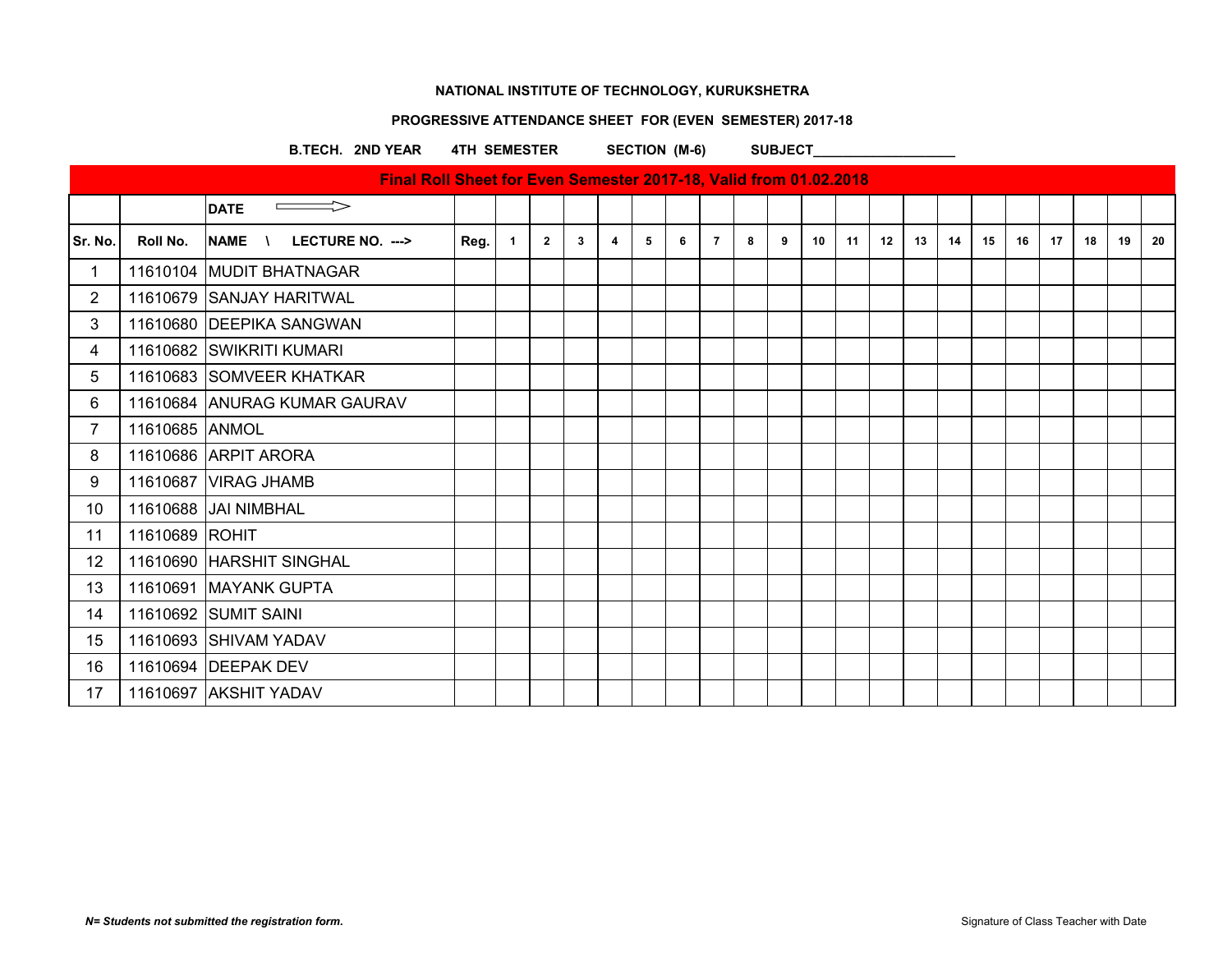## **PROGRESSIVE ATTENDANCE SHEET FOR (EVEN SEMESTER) 2017-18**

B.TECH. 2ND YEAR 4TH SEMESTER SECTION (M-7) SUBJECT

|                |                 | Final Roll Sheet for Even Semester 2017-18, Valid from 01.02.2018 |      |                |                |             |   |   |   |                |   |   |    |    |    |    |    |    |    |    |    |    |    |
|----------------|-----------------|-------------------------------------------------------------------|------|----------------|----------------|-------------|---|---|---|----------------|---|---|----|----|----|----|----|----|----|----|----|----|----|
|                |                 | <b>DATE</b>                                                       |      |                |                |             |   |   |   |                |   |   |    |    |    |    |    |    |    |    |    |    |    |
| Sr. No.        | Roll No.        | <b>NAME</b><br>LECTURE NO. ---><br>$\sqrt{ }$                     | Reg. | $\overline{1}$ | $\overline{2}$ | $3^{\circ}$ | 4 | 5 | 6 | $\overline{7}$ | 8 | 9 | 10 | 11 | 12 | 13 | 14 | 15 | 16 | 17 | 18 | 19 | 20 |
| 1              | 11610698 PANKAJ |                                                                   |      |                |                |             |   |   |   |                |   |   |    |    |    |    |    |    |    |    |    |    |    |
| $\overline{2}$ | 11610699 MOHIT  |                                                                   |      |                |                |             |   |   |   |                |   |   |    |    |    |    |    |    |    |    |    |    |    |
| 3              |                 | 11610701 PRAVIN KUMAR                                             | N    |                |                |             |   |   |   |                |   |   |    |    |    |    |    |    |    |    |    |    |    |
| 4              | 11610702 MOHIT  |                                                                   |      |                |                |             |   |   |   |                |   |   |    |    |    |    |    |    |    |    |    |    |    |
| 5              |                 | 11610703 ASHWANI SINGH                                            |      |                |                |             |   |   |   |                |   |   |    |    |    |    |    |    |    |    |    |    |    |
| 6              | 11610704 VISHAL |                                                                   |      |                |                |             |   |   |   |                |   |   |    |    |    |    |    |    |    |    |    |    |    |
| $\overline{7}$ |                 | 11610705 VIPRAW SRIVASTAVA                                        |      |                |                |             |   |   |   |                |   |   |    |    |    |    |    |    |    |    |    |    |    |
| 8              |                 | 11610706 MANISH KUMAR MEENA                                       |      |                |                |             |   |   |   |                |   |   |    |    |    |    |    |    |    |    |    |    |    |
| 9              | 11610707 MUKUL  |                                                                   |      |                |                |             |   |   |   |                |   |   |    |    |    |    |    |    |    |    |    |    |    |
| 10             |                 | 11610708 SHASHANK KUMAR                                           | N    |                |                |             |   |   |   |                |   |   |    |    |    |    |    |    |    |    |    |    |    |
| 11             |                 | 11610709 MOHIT MEENA                                              |      |                |                |             |   |   |   |                |   |   |    |    |    |    |    |    |    |    |    |    |    |
| 12             |                 | 11610710 RISHABH GUPTA                                            |      |                |                |             |   |   |   |                |   |   |    |    |    |    |    |    |    |    |    |    |    |
| 13             |                 | 11610711 ROBIN SINGH                                              |      |                |                |             |   |   |   |                |   |   |    |    |    |    |    |    |    |    |    |    |    |
| 14             |                 | 11610712 AKSHAT CHATURVEDI                                        |      |                |                |             |   |   |   |                |   |   |    |    |    |    |    |    |    |    |    |    |    |
| 15             | 11610713 SWATI  |                                                                   |      |                |                |             |   |   |   |                |   |   |    |    |    |    |    |    |    |    |    |    |    |
| 16             |                 | 11610714   PRASHANT KUMAR SAGAR                                   |      |                |                |             |   |   |   |                |   |   |    |    |    |    |    |    |    |    |    |    |    |